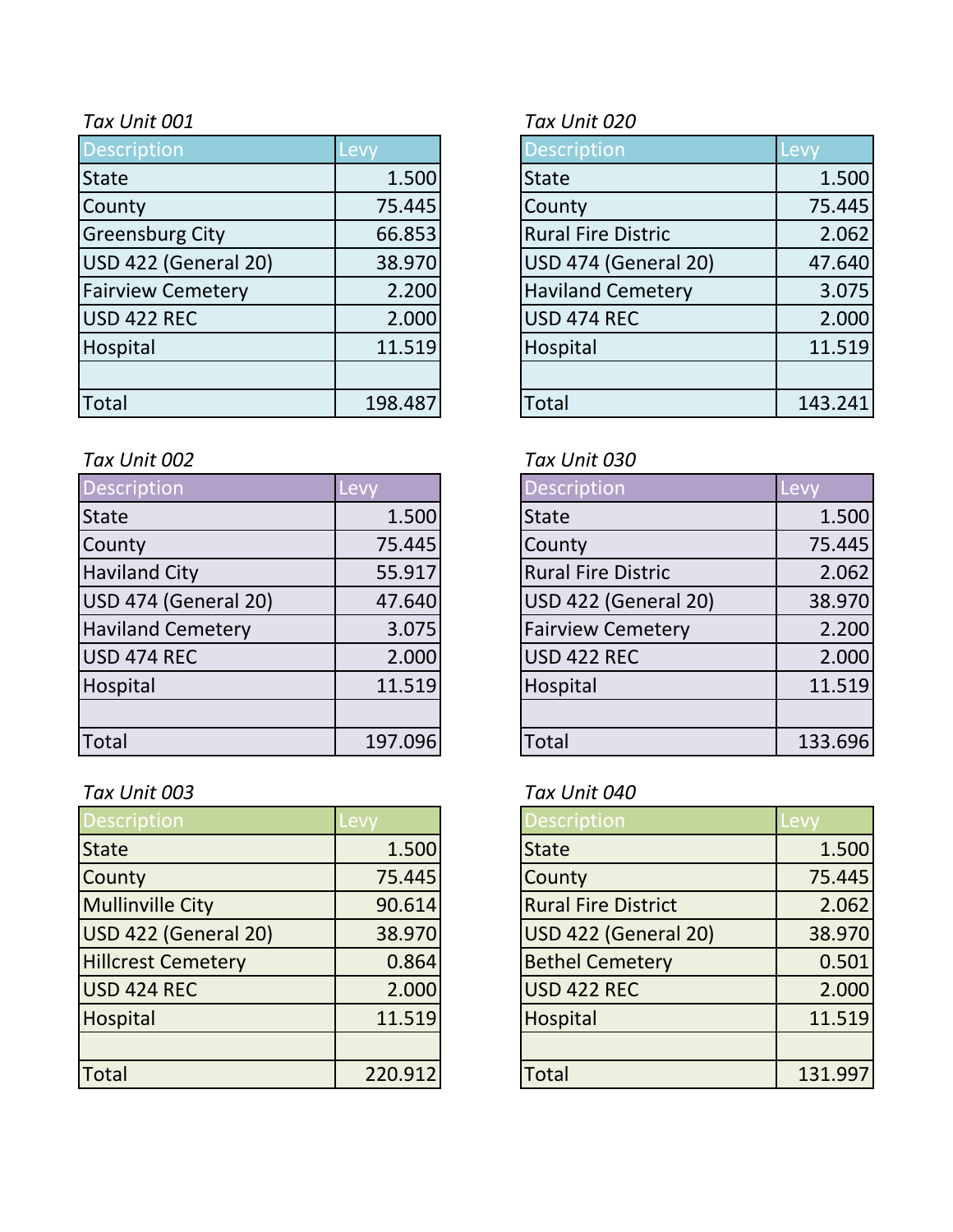| <b>Description</b>         | Levy    | <b>Description</b>         |                          | Levy    |
|----------------------------|---------|----------------------------|--------------------------|---------|
| <b>State</b>               | 1.500   | <b>State</b>               |                          | 1.500   |
| County                     | 75.445  | County                     |                          | 75.445  |
| <b>Rural Fire District</b> | 2.062   | <b>Rural Fire District</b> |                          | 2.062   |
| USD 422 (General 20)       | 38.970  |                            | USD 422 (General 20)     | 38.970  |
| <b>Bethel Cemetery</b>     | 0.501   |                            | <b>Haviland Cemetery</b> | 3.075   |
| USD 422 REC                | 2.000   | <b>USD 422 REC</b>         |                          | 2.000   |
| Hospital                   | 11.519  | Hospital                   |                          | 11.519  |
|                            |         |                            |                          |         |
| <b>Total</b>               | 131.997 | <b>Total</b>               |                          | 134.571 |

# *Tax Unit 060 Tax Unit 090*

| Description                | Levy    | <b>Description</b>         | Levy    |
|----------------------------|---------|----------------------------|---------|
| <b>State</b>               | 1.500   | <b>State</b>               | 1.500   |
| County                     | 75.445  | County                     | 75.445  |
| <b>Rural Fire District</b> | 2.062   | <b>Rural Fire District</b> | 2.062   |
| USD 422 (General 20)       | 38.970  | USD 474 (General 20)       | 47.640  |
| <b>Hillcrest Cemetery</b>  | 0.864   | Soldier Creek Cemetery     | 0.000   |
| USD 422 REC                | 2.000   | <b>USD 474 REC</b>         | 2.000   |
| Hospital                   | 11.519  | Hospital                   | 11.519  |
|                            |         |                            |         |
| <b>Total</b>               | 132.360 | Total                      | 140.166 |

# *Tax Unit 070 Tax Unit 100*

| <b>Description</b>         | evy.    | <b>Description</b>         | -evy    |
|----------------------------|---------|----------------------------|---------|
| <b>State</b>               | 1.500   | <b>State</b>               | 1.500   |
| County                     | 75.445  | County                     | 75.445  |
| <b>Rural Fire District</b> | 2.062   | <b>Rural Fire District</b> | 2.062   |
| USD 422 (General 20)       | 38.970  | USD 422 (General 20)       | 38.970  |
| <b>Hillcrest Cemetery</b>  | 0.864   | <b>No Cemetery</b>         | 0.000   |
| USD 422 REC                | 2.000   | USD 422 REC                | 2.000   |
| Hospital                   | 11.519  | Hospital                   | 11.519  |
|                            |         |                            |         |
| <b>Total</b>               | 132.360 | <b>Total</b>               | 131.496 |

# *Tax Unit 050 Tax Unit 080*

| <b>Description</b>          | Levy    |
|-----------------------------|---------|
| State                       | 1.500   |
| County                      | 75.445  |
| <b>Rural Fire District</b>  | 2.062   |
| <b>USD 422 (General 20)</b> | 38.970  |
| <b>Haviland Cemetery</b>    | 3.075   |
| <b>USD 422 REC</b>          | 2.000   |
| Hospital                    | 11.519  |
|                             |         |
| ัด†al                       | 134.571 |

| <b>Description</b>            | Levy    |
|-------------------------------|---------|
| <b>State</b>                  | 1.500   |
| County                        | 75.445  |
| <b>Rural Fire District</b>    | 2.062   |
| <b>USD 474 (General 20)</b>   | 47.640  |
| <b>Soldier Creek Cemetery</b> | 0.000   |
| <b>USD 474 REC</b>            | 2.000   |
| Hospital                      | 11.519  |
|                               |         |
| Total                         | 140.166 |

| <b>Description</b>         | Levy    |
|----------------------------|---------|
| <b>State</b>               | 1.500   |
| County                     | 75.445  |
| <b>Rural Fire District</b> | 2.062   |
| USD 422 (General 20)       | 38.970  |
| <b>No Cemetery</b>         | 0.000   |
| <b>USD 422 REC</b>         | 2.000   |
| Hospital                   | 11.519  |
|                            |         |
| Total                      | 131.496 |